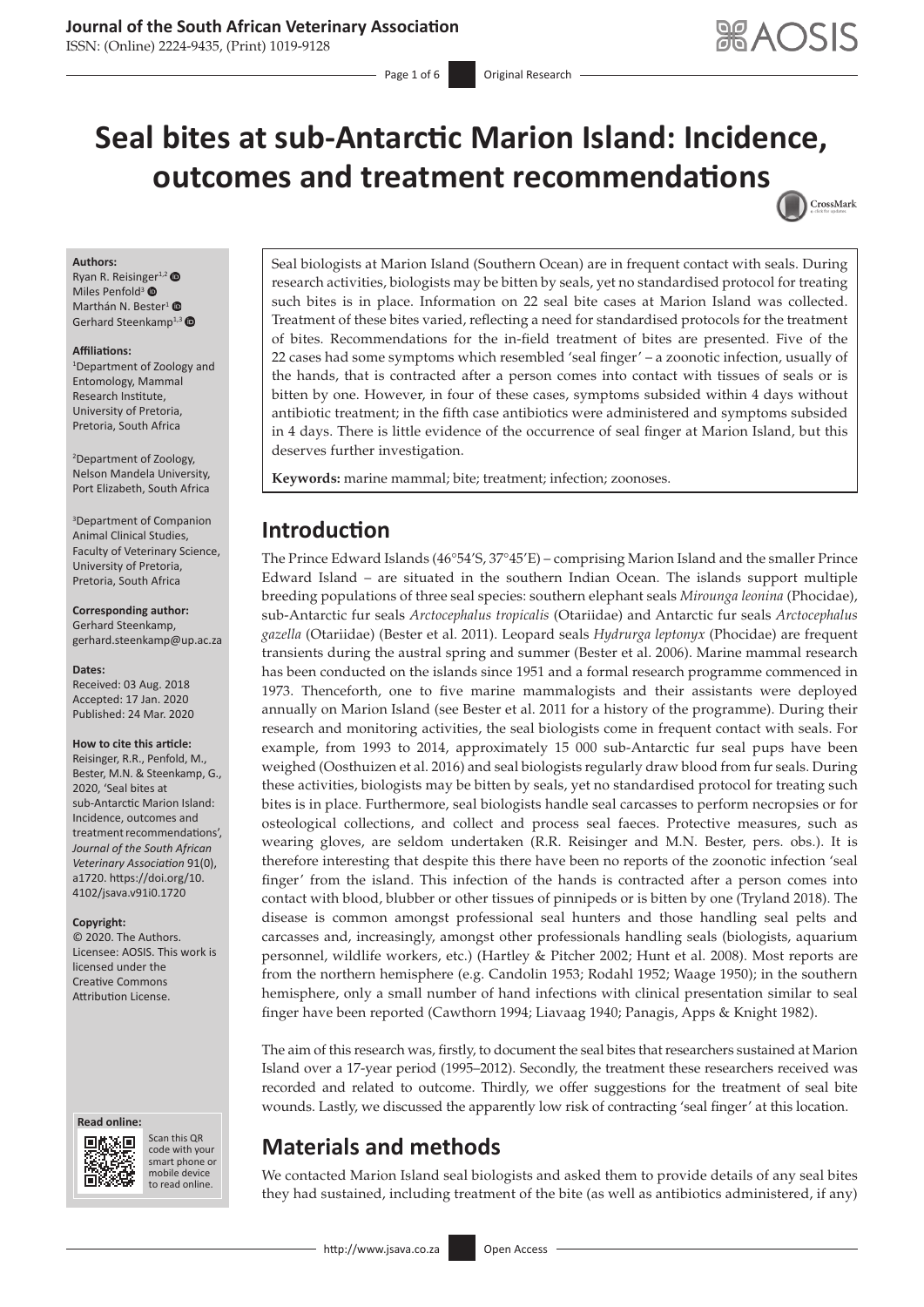and symptoms associated with the bite in the bitten limb. The South African Department of Environmental Affairs (DEA) released their available medical records for the island  $(n = 3$  bite wounds) and medical staff  $(n = 3)$  that were stationed on the island and provided their personal records or recollections of bites.

### **Ethical considerations**

Seal research on Marion Island was permitted by the Prince Edward Islands Management Committee (C06-08) and approved by the University of Pretoria's Animal Use and Care Committee (AUCC 040827-024).

## **Results Bite responses**

Eight field biologists (six men and two women, aged 23–28 years) reported 22 cases of seal bites from 1995 to 2012 (Table 1); three of these were included in the medical records. Biologists were bitten by all three of the seal species breeding on the island, but never by leopard seals. Sub-Antarctic fur seals were responsible for most of the bites (12 bites), followed by Antarctic fur seals (seven bites). Southern elephant seals were responsible for only three bites. Most bites (11) were sustained on the hands and fingers, but bites were also sustained on the forearms, knees, lower leg, buttocks, wrist and chest (Table 1; Figure 1). Treatment of bite wounds ranged from no treatment at all to thorough scrubbing with antiseptics, debridement, suturing and administering antibiotics (tetracycline and amoxicillin + clavulanic acid). Five cases (Table 1; cases 5–8 and 13) had some symptoms that could possibly resemble seal finger (Hartley & Pitcher 2002; Rodahl 1952; Tryland 2018), but in four of these cases, symptoms subsided within 4 days, without antibiotic treatment. In the fifth case (Table 1; case 13), antibiotics (including tetracycline) were administered and symptoms subsided in 4 days.

### **Bite treatment**

Of the 22 cases of seal bites reported (Table 1), four cases were not treated, but some cleaning might have taken place during normal bathing of biologists. The remaining 18 cases were cleaned by flushing with saline, water or an antiseptic solution. Four of these cases were sutured to facilitate closure of wounds. Antibiotics were used prophylactically in seven cases. Six cases developed no signs of infection and the remaining case recovered within 4 days. Reported antibiotics used were amoxicillin+clavulanic acid or tetracyclines. The majority of wounds healed uneventfully. Only three cases (Table 1: cases 5, 7 and 13) showed symptoms of potential infection characterised by swelling, stiffness or pain. The remaining four cases (Table 1: cases 3, 4, 6 and 8) showed symptoms indicative of normal inflammatory response involved in wound healing and recovered without the use of antibiotics.

The use of at least 13 different wound treatment methods (Figure 2) amongst the 22 bite cases that we examined (Table 1) indicates a lack of knowledge of optimal in-field treatment of mammalian bite wounds.

All mammalian bite wounds are considered grossly contaminated (Ellis & Ellis 2014). Contamination is the presence of bacteria in the wound at concentrations that do not delay healing. Without timeous and appropriate treatment contamination may progress to infection, defined as the presence of replicating organisms in the wound with subsequent host injury (Edwards & Harding 2004), and may be characterised by fever, redness, swelling, pain, heat, loss of function and discharge from the wound (DeBoard et al. 2007; Edwards & Harding 2004; Patronek & Slavinski 2009; Velnar, Bailey & Smrkolj 2009) beyond the normal inflammatory phase. The wound healing process, which starts at the time of initial injury, can be arbitrarily divided into the following four main phases: (1) *Coagulation and haemostasis*. (2) *Inflammation*: the normal physiological response of the body to injury, clinically recognised in wounds by redness, swelling, pain, heat and loss of function. It establishes an immune barrier against invading microorganisms, clears the wound of contaminants and foreign material and provides the injury site with the cells and chemical mediators needed for wound healing. It usually does not last for more than a few days (Broughton, Janis & Attinger 2006; Guo & DiPietro 2010; Reinke & Sorg 2012; Velnar et al. 2009). (3) *Proliferation*: it starts 3–10 days postinjury, covers the wound with granulation tissue, restores the vascular network, re-epithelialises the wound surface and decreases the surface area of the wound through contracture (Reinke & Sorg 2012). (4) *Wound remodelling*: connective tissue is realigned along tension lines and unneeded cells are removed (Reinke & Sorg 2012).

Following a seal bite, accepted bite wound management principles should be followed to optimise healing and prevent infection. As the most important step in optimising wound healing (Nicks et al. 2010), we recommend immediate (Patronek & Slavinski 2009) and thorough (Nicks et al. 2010) lavage of the wound with a physiological, sterile, non-cytotoxic solution such as saline or potable water (Fernandez & Griffiths 2008) until it is macroscopically clean to decrease contaminants and remove foreign material (Edwards & Harding 2004; Ellis & Ellis 2014; Kennedy, Stoll & Lauder 2015; Morgan & Palmer 2007; Owens & Wenke 2007; Patronek & Slavinski 2009; Smith, Walker & Brenchley 2003). Lavage can easily be performed in the field using a 20-mL syringe attached to a 21-G needle (Lam, Rastomjee & Dynan 2000) or 20-G catheter (Ellis & Ellis 2014). Surrounding skin should be cleaned (Ellis & Ellis 2014), dried and a sterile, non-adherent, semi-permeable, absorptive dressing must be applied to prevent further contamination of the wound environment, and to absorb wound exudate and promote wound healing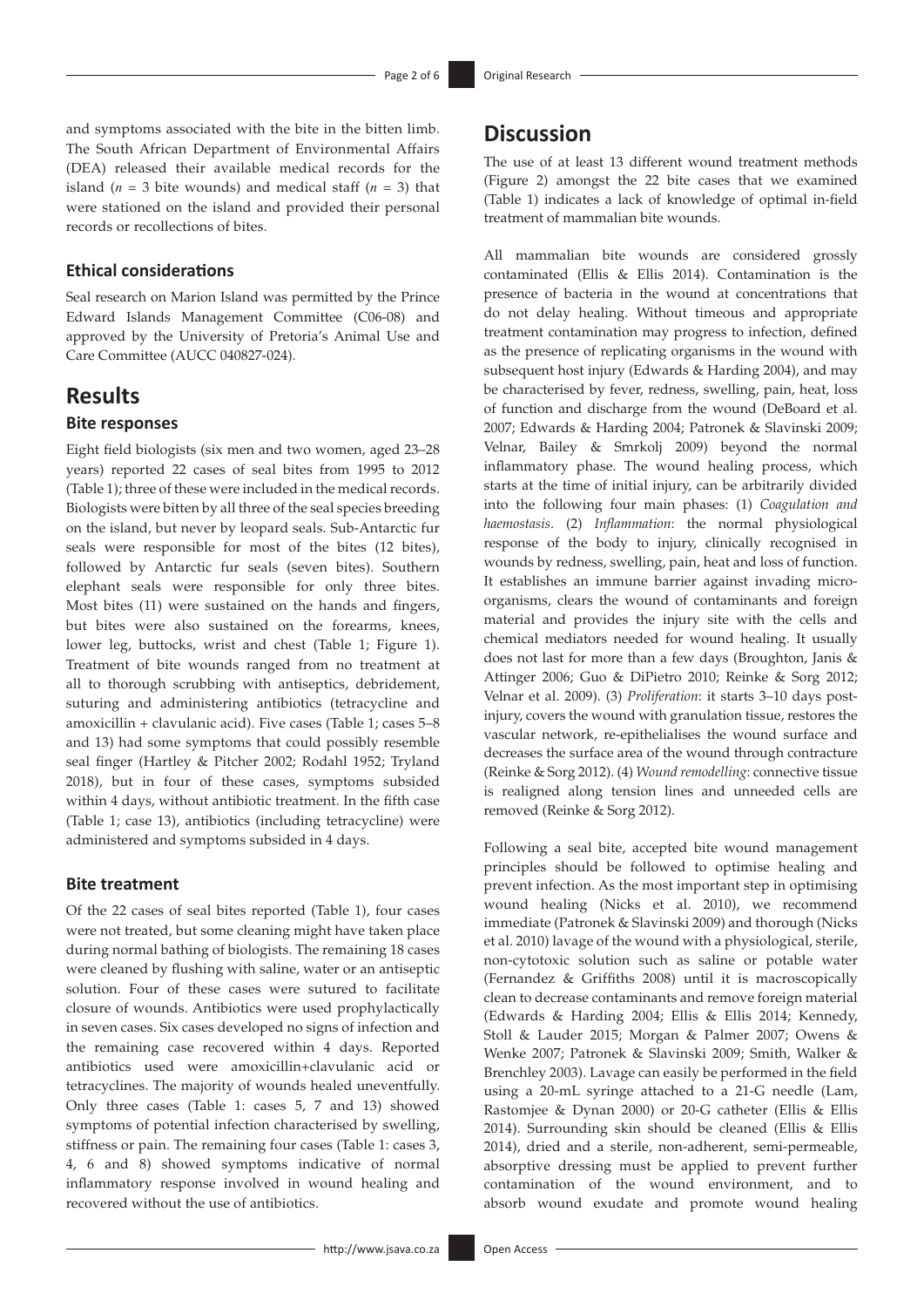| i              |                                      |                         |          | Fu ny                  |                                                                                         | laila illu,<br><b>SUD-MILAILLE IVIAILU</b> |                                                                                                                                                      |                                                      |                                                    |                         |                                                              |
|----------------|--------------------------------------|-------------------------|----------|------------------------|-----------------------------------------------------------------------------------------|--------------------------------------------|------------------------------------------------------------------------------------------------------------------------------------------------------|------------------------------------------------------|----------------------------------------------------|-------------------------|--------------------------------------------------------------|
|                | Case Patient                         |                         | Seal     |                        |                                                                                         |                                            |                                                                                                                                                      | bite                                                 |                                                    |                         |                                                              |
|                |                                      | Species                 | Age      | Sex                    | Description                                                                             | Location                                   | Treatment                                                                                                                                            | Antibiotics                                          | Symptoms                                           | Seal finger<br>symptoms | Persistence <sup>+</sup>                                     |
|                | $\prec$                              | $\leq$                  | Adult    | щ                      | 3-cm laceration, multiple<br>shallow punctures                                          | Left arm                                   | Bathed in Betadine, flushed with saline - multiple<br>times (three to eight) with syringe. Cleaned with<br>Betadine over next few days. Anti-tetanus | Yes; unknown                                         | $\frac{1}{2}$                                      |                         | $\leq$                                                       |
|                | ⋖                                    | AG                      | Juvenile | $\supset$              | Puncture                                                                                | Left buttock                               | Wiped with Betadine                                                                                                                                  | $\frac{1}{2}$                                        | $\stackrel{\circ}{\simeq}$                         |                         | $\frac{4}{2}$                                                |
| $\infty$       | $\prec$                              | AG                      | Pup      | $\supset$              | Various skin breaks                                                                     | Hands                                      | Cleaned with ethanol                                                                                                                                 | $\frac{1}{2}$                                        | $\frac{1}{2}$<br>Slight redness                    |                         | $\frac{4}{2}$                                                |
|                | ⋖                                    | $\overline{\mathsf{A}}$ | quq      | $\supset$              | Various skin breaks                                                                     | Hands                                      | Cleaned with ethanol                                                                                                                                 | $\stackrel{\circ}{\simeq}$                           | $\stackrel{\circ}{\simeq}$<br>Slight redness       |                         | $\lessapprox$                                                |
|                | $\mathbf{\underline{\omega}}$        | $\overline{\mathsf{A}}$ | Pup      | $\supset$              | Lacerations                                                                             | Fingers (three,<br>four)                   | Washed with soap                                                                                                                                     | $\frac{1}{2}$                                        | Yes<br>stiffness and infection<br>Severe swelling, |                         | 4 days, treated with peroxide,<br>then immediately recovered |
| 6              | $\mathbf{\underline{\infty}}$        | 호                       | pup      | $\supset$              | Lacerations                                                                             | Knee                                       | None                                                                                                                                                 | $\frac{1}{2}$                                        | <b>C-</b><br>Slight swelling                       |                         | 1 day, then recovered without<br>treatment                   |
|                | $\mathbf{\underline{\infty}}$        | R                       | Pup      | $\supset$              | Puncture and laceration                                                                 | Finger (one)                               | Washed with medical handwash                                                                                                                         | $\frac{1}{2}$                                        | r.,<br>Slight swelling, purulent<br>discharge      |                         | 2 days, then recovered without<br>treatment                  |
| ${}^{\circ}$   | $\bf{m}$                             | k                       | Pup      | $\supset$              | Laceration                                                                              | Forearm                                    | None                                                                                                                                                 | $\frac{1}{2}$                                        | r.<br>Slight swelling around<br>laceration         |                         | 2 days, then recovered without<br>treatment                  |
| G              | $\mathbf{\underline{\omega}}$        | AG                      | Pup      | $\supset$              | Various lacerations and<br>punctures                                                    | Hands                                      |                                                                                                                                                      | $\frac{1}{2}$                                        | $\frac{1}{2}$                                      |                         | $\leq$                                                       |
| 10             | $\mathbf{\underline{\infty}}$        | R                       | pup      | $\supset$              | Various lacerations and<br>punctures                                                    | Hands                                      |                                                                                                                                                      | $\frac{1}{2}$                                        | $\frac{1}{2}$                                      |                         | ≸                                                            |
| $\Box$         | $\cup$                               | $\overline{\leq}$       | Adult    | щ                      | Long laceration                                                                         | Wrist                                      | Anti-tetanus, sutures                                                                                                                                | Yes; unknown                                         | $\frac{1}{2}$                                      |                         | $\frac{4}{2}$                                                |
| $\overline{c}$ | $\circ$                              | $\overline{\mathbf{A}}$ | Juvenile | $\supset$              | Multiple punctures                                                                      | Chest                                      | Anti-tetanus, sutures                                                                                                                                | Yes; unknown                                         | $\stackrel{\circ}{\simeq}$                         |                         | $\lessgtr$                                                   |
| 13             | $\Box$                               | $\overline{\mathsf{A}}$ | Adult    | Σ                      | severe lacerations<br>Puncture and                                                      | Knee                                       | Cleaned with Betadine, sutures, cleaned with<br>Betadine twice daily for 2 weeks                                                                     | Yes; unknown and tetracycline Swelling and stiffness | Yes                                                |                         | $3-4$ days                                                   |
| 14             | ш                                    | АG                      | Juvenile | Σ                      | Two punctures                                                                           | Lower leg                                  | Flushed with Savlon                                                                                                                                  | $\frac{1}{2}$                                        | å                                                  |                         | $\frac{1}{2}$                                                |
| 15             | щ                                    | AG                      | Pup      | $\supset$              | Various small lacerations                                                               | Forearms                                   | Scrubbed with saline and Savlon                                                                                                                      | $\frac{1}{2}$                                        | $\frac{1}{2}$                                      |                         | $\frac{4}{2}$                                                |
| 16             | Щ                                    | $\overline{\mathsf{A}}$ | Pup      | $\supset$              | Various small lacerations                                                               | Knees                                      | Scrubbed with saline and Savlon                                                                                                                      | $\stackrel{\circ}{\simeq}$                           | $\stackrel{\circ}{\simeq}$                         |                         | ₹                                                            |
| 17             | G                                    | $\overline{A}$          | Adult    | щ                      | 3-cm laceration                                                                         | Finger (two)                               | Applied Betadine                                                                                                                                     | $\frac{1}{2}$                                        | $\frac{1}{2}$                                      |                         | $\lessgtr$                                                   |
| 18             | G                                    | AC                      | Adult    | Щ                      | Deep puncture wound                                                                     | Finger (three)                             | Rinsed with saline, anti-tetanus                                                                                                                     | Yes, tetracycline                                    | $\stackrel{\circ}{\simeq}$                         |                         | $\lessgtr$                                                   |
| 19             | G                                    | AG                      | Pup      | $\supset$              | Various lacerations<br>and punctures                                                    | Hands                                      | Cleaned with Hibitane or ignored                                                                                                                     | $\frac{1}{2}$                                        | $\frac{1}{2}$                                      |                         | $\frac{4}{2}$                                                |
| 20             | G                                    | R                       | Pup      | ⊃                      | Various lacerations<br>and punctures                                                    | Hands                                      | Cleaned with Hibitane or ignored                                                                                                                     | $\frac{1}{2}$                                        | $\frac{1}{2}$                                      |                         | ₹                                                            |
| 21             | U                                    | $\overline{A}$          | Adult    | щ                      | Avulsion                                                                                | Finger (one)                               | Scrubbing, debridement                                                                                                                               | Yes, tab Co-amoxiclav, 5 days                        | $\frac{1}{2}$                                      |                         | $\stackrel{\triangle}{\geq}$                                 |
| 22             | H                                    | $\leq$                  | Adult    | $\mathsf{L}\mathsf{L}$ | Puncture                                                                                | <b>Buttock</b>                             | Cleaned wound, some debridement                                                                                                                      | Yes, tab Co-amoxiclav, 5 days                        | $\frac{1}{2}$                                      |                         | ₹                                                            |
|                | Sex: F. female: M. male: U. unknown. |                         |          |                        | Species: ML, Mirounga leonina; AG, Arctocephalus gazella; AT, Arctocephalus tropicalis. |                                            |                                                                                                                                                      |                                                      |                                                    |                         |                                                              |

mary of seal bites suffered by field biologists at sub-Antarctic Marion Island, 2005–2012. **TABLE 1:** Summary of seal bites suffered by field biologists at sub-Antarctic Marion Island, 2005–2012. TARI F 1: Sum

 $-$  Page 3 of 6 **Original Research** -

Sex: F, female; M, male; U, unknown.<br>Patients: A – male, 24 para, 24–28 years; C – male; D – female, 23 years; F – male, 26–27 years; G – male, 23-27 years; H – male, 23 years, some patients were bitten for more than 1 yea Patients: A – male, 24 years; B – male; D – female; D – female; 23 years; E – male, 26 years; P – male, 22–27 years; H – male, 23 years. Some patients were bitten for more than 1 year, hence the age ranges. †, Persistence: if symptoms such as seal finger were present, how long did these persist and with what treatment.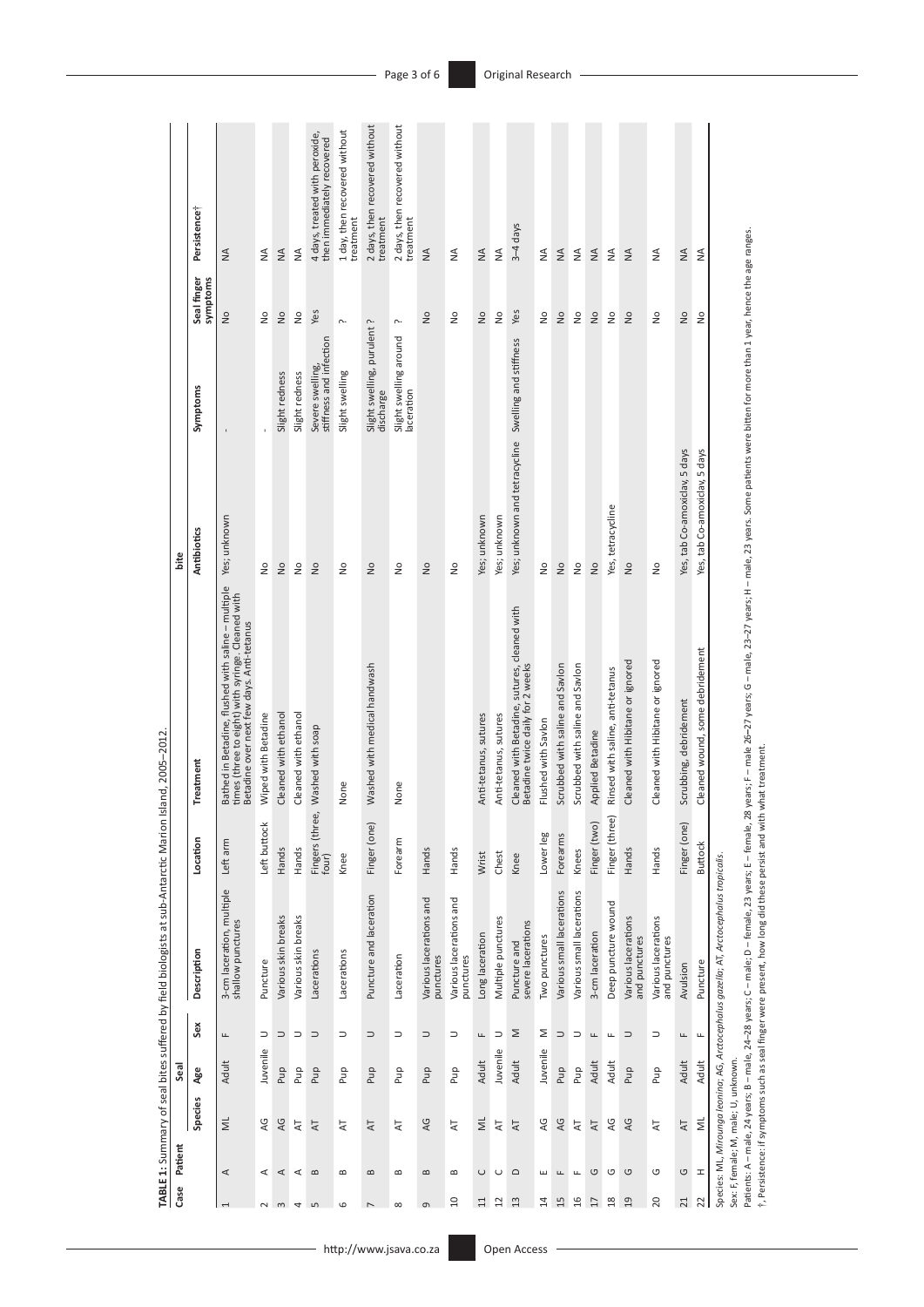

**FIGURE 1:** Anatomical distribution of 22 seal bites sustained by field biologists at Marion Island from 1995 to 2012.



**FIGURE 2:** Initial treatment of seal bite cases at Marion Island, 1995–2012.

(Abdelrahman & Newton 2011; DeBoard et al. 2007). Direct pressure can be applied over this dressing to stem any active bleeding (Edlich et al. 2010). Open wound management should be continued until the debridement phase is complete, followed by delayed primary or secondary wound closure (Edlich et al. 2010; Ellis & Ellis 2014; Jha, Khan & Siddiqui 2014; Morgan & Palmer 2007; Patronek and Slavinski 2009; Stevens et al. 2014). Prophylactic antibiotics are generally not indicated for 'low risk' bites (Morgan & Palmer 2007) but if deemed necessary, as in the case of deep puncture wounds of the hand, finger tendon sheaths or joints (Ellis & Ellis 2014; Jha et al. 2014; Kennedy et al. 2015), and in immune-compromised patients (Ellis & Ellis 2014), these should be directed against known pathogens of the biting animal's oral flora and the victim's skin (Patronek & Slavinski 2009). Antibiotics should be used as an adjunct to thorough wound washout as opposed to an alternative (Malahias et al. 2014). With signs of wound infection, microbial culture and sensitivity testing should be used for selection of appropriate antibiotics (Kennedy et al. 2015; Malahias et al. 2014; Nicks et al. 2010; Patronek & Slavinski 2009). Tetanus vaccination should be administered

if the victim was immunised for more than five years prior to the bite (Ellis & Ellis 2014).

The higher incidence of bites on the fingers, hands and arms is expected because of the nature of the work being performed. However, it may also indicate the lack of use of appropriate protective clothing.

In spite of more than 40 years of seal research at Marion Island and thousands of contacts with three species of seal, no case of seal finger has been reported from the island. Our examination of 22 bite cases from the island provides little to no evidence of seal finger on the island. The stiffness experienced by the patient in case 13 (Table 1) might have been because of bruising and damage during the bite. Similarly, in spite of widespread sealing in the Antarctic and sub-Antarctic and extensive seal research activities (Basberg & Headland 2013; Laws 1993), few cases of possible seal finger were reported from the southern hemisphere (Cawthorn 1994; Liavaag 1940; Panagis et al. 1982). The two fur seal species occurring on Marion Island are from the same genus (*Arctocephalus*) as the fur seal species responsible for two of the aforementioned bite cases. Furthermore, *Mycoplasma phocicerebrale*, the putative causative agent of seal finger, has been isolated recently from Australian fur seals, *Arctocephalus pusillus doriferus* (Lynch et al. 2011). Handling southern elephant seal carcasses caused seal finger amongst sealers at South Georgia (Liavaag 1940) and a northern elephant seal, *Mirounga angustirostris*, bite has likely caused seal finger (Lewin, Knott & Lo 2004). Some cases of seal finger may have been diagnosed as erysipeloid (e.g. Hillenbrand 1953), but given the northern hemisphere provenance of most of the sealing vessels and crews in the Antarctic, it is very likely that Antarctic sealers would have been familiar with seal finger.

In 68.2% of bite cases, no antibiotics were used. In the remaining 31.8% of bite cases, at least two different antibiotics were used. Therefore, we conclude that the causative agent for seal finger was apparently not present during these bites or that lavaging most of them removed the organism.

# **Summary and recommendations**

The large variety of wound treatments administered indicates a need for standardised training of personnel with currently accepted best medical practice (Figure 3) for the treatment of mammalian bites.

Firstly, we recommend that marine mammal biologists, veterinarians and medical staff at Marion Island and other Antarctic and sub-Antarctic research stations are to be better educated regarding seal finger and its treatment as well as infield medical treatment of seal bites. Secondly, we recommend sealers must have immediate access to a 1-L bag of Ringer's lactate or potable water with 20-mL syringe and 21-G needle or catheter for in-field irrigation of seal bites together with a few sterile adhesive, non-adherent, semi-permeable, absorptive wound dressings as the most appropriate initial treatment for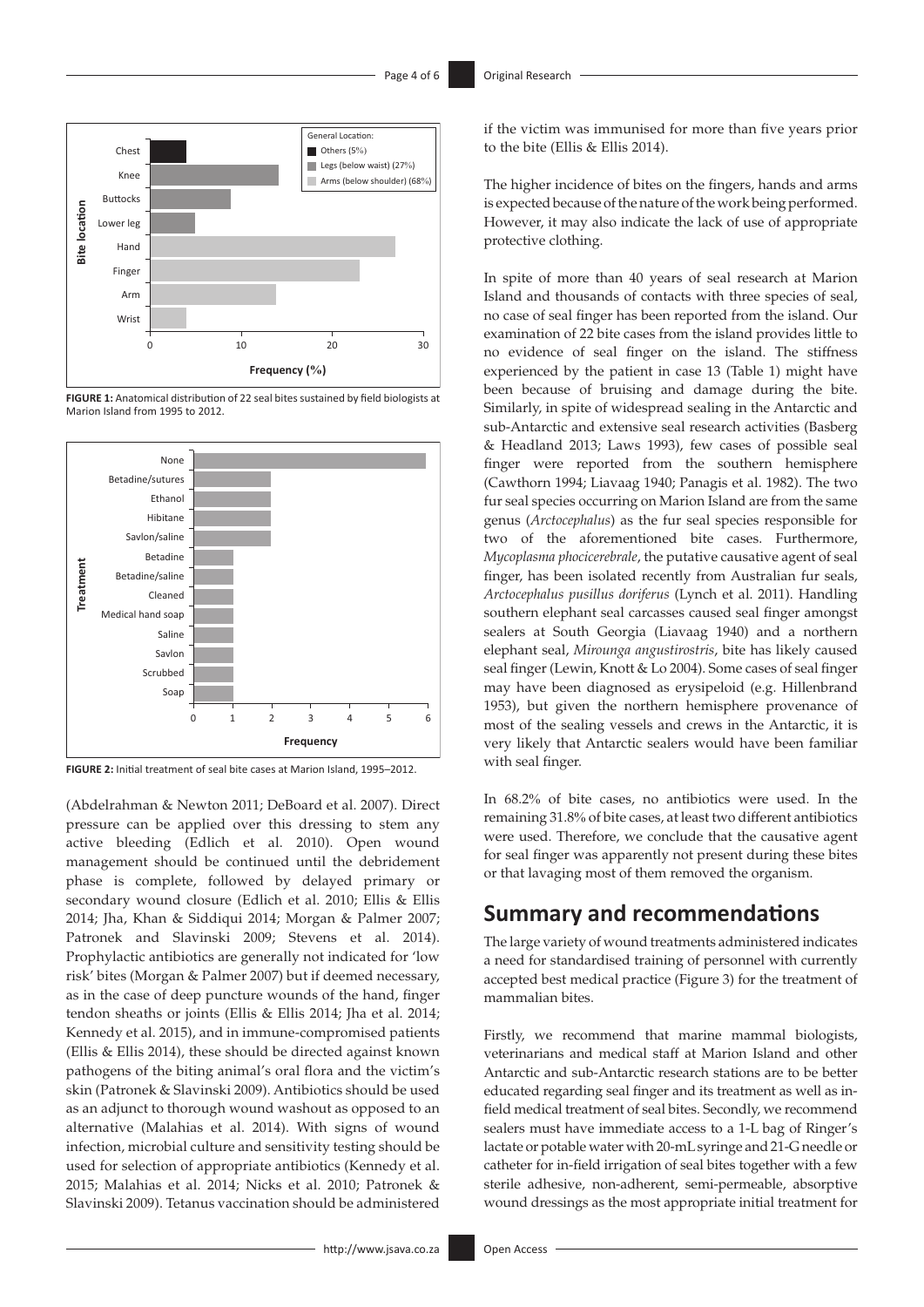2. Remove yourself from immediate danger. 3. Check for bleeding and apply appropriate countermeasures. 4. Clean your hands. a. If the bite does not involve your hands, or if someone else is attending to your wounds, you / they should: i. Wipe off gross debris from your / their hands. ii. Wash with surgical alcohol or surgical hand soap. iii. Glove up with sterile, powder and latex free surgical gloves. b. If the bite involves one or both of your hands and nobody is available to assist you: i. Wash your hands with potable water or Ringers Lactate solution. 5. Lavage the wound with Ringers Lactate solution or potable water using a 20 ml syringe attached to a 21-gauge needle or catheter. a. Flush the wound until it is visibly clean of any foreign material. b. Clean the surrounding skin in the same way or by using sterile gauze swabs moistened with Ringers Lactate solution. 6. Dry the skin using sterile gauze swabs. 7. Cover the wound/s with a sterile, self-adhesive, non-adherent, semi-permeable, absorptive dressing. a. Observe strict aseptic technique. For example, do not touch the sterile surface of the dressing. 8. When necessary, apply pressure with your hand over the dressing for 5–10 minutes to stop bleeding and allow clotting to occur. a. If necessary, apply a crepe bandage over the dressings to provide additional support to the wounds. 9. For deep or extensive injuries, or injuries suspected of involving any tendons or joints, the bases' medical doctor should be immediately contacted. No matter how small the wound may appear, it is critical it is cleaned and bandaged as described before continuing to handle any marine mammals or **samples.** *Source*: Please see the full reference list of the article, Edlich, R.F., Rodeheaver, G.T., Morgan,

R.F., Berman, D.E. & Thacker, J.G., 1988, 'Principles of emergency wound management', *Annals of Emergency Medicine* 17(12), 1284–1302. [https://doi.org/10.1016/S0196-0644\(88\)80354-8,](https://doi.org/10.1016/S0196-0644(88)80354-8) for more information.

**FIGURE 3:** Recommended in-field treatment of seal bites on Marion Island to minimise wound contamination and infection with pathogenic organisms.

seal bites (Figure 3). Tetracycline should be used when seal finger is suspected, but because of the similarity of signs with *Erysipelothrix* (Hillenbrand 1953), a penicillin product should be administered concurrently (Stevens et al. 2014). The absence of reported seal finger from the island suggests that the putative agent may not be present. Better reporting of bites and their treatments would facilitate further investigations of seal finger.

# **Acknowledgements**

The authors thank both the seal biologists and medical staff who responded to our enquiries and the Department of Environmental Affairs for releasing medical records.

#### **Competing interests**

1. Stop what you are doing.

The authors declare that no competing interests exist.

#### **Authors' contributions**

G.S. and M.N.B. conceived the study. R.R.R., G.S. and M.P. collected and analysed the data. R.R.R., M.P., M.N.B. and G.S. wrote the article.

#### **Funding information**

Funding for marine mammal research at the Prince Edward Islands was provided by the South African Department of Science and Technology, administered by the National Research Foundation, whilst the Department of Environmental Affairs provided logistical support. R.R.R. was supported by a National Research Foundation South African Network for Coastal and Oceanic Research (SANCOR) grant (94916) whilst preparing this article.

### **Data availability statement**

Data available in Table 1.

#### **Disclaimer**

The views expressed in this article are those of the authors and not an official position of the institutions or funders.

## **References**

Abdelrahman, T. & Newton, H., 2011, 'Wound dressings: Principles and practice', *Surgery (Oxford)* 29(10), 491–495.<https://doi.org/10.1016/j.mpsur.2011.06.007>

- Basberg, B.L. & Headland, R.K., 2013, 'The economic significance of the 19th century Antarctic sealing industry', *Polar Record* 49(4), 381–391. [https://doi.org/10.1017/](https://doi.org/10.1017/S0032247412000411) [S0032247412000411](https://doi.org/10.1017/S0032247412000411)
- Bester, M.N., de Bruyn, P.J.N., Oosthuizen, W.C., Tosh, C.A., McIntyre, T., Reisinger, R.R. et al., 2011, 'The marine mammal programme at the Prince Edward Islands: 38 years of research', *African Journal of Marine Science* 33(3), 511–521. [https://doi.](https://doi.org/10.2989/1814232X.2011.637356) [org/10.2989/1814232X.2011.637356](https://doi.org/10.2989/1814232X.2011.637356)
- Bester, M.N., Hofmeyr, G.J.G., Kirkman, S.P., Chauke, L.F., de Bruyn, P.J.N., Ferreira, S.M. et al., 2006, 'The leopard seal at Marion Island, vagrant or seasonal transient?', *South African Journal of Wildlife Research* 36(2), 195–198.
- Broughton, G., Janis, J. & Attinger, C., 2006, 'The basic science of wound healing', *Plastic and Reconstructive Surgery* 117(Suppl 7), 12S–34S. [https://doi.org/10.](https://doi.org/10.1097/01.prs.0000225430.42531.c2) [1097/01.prs.0000225430.42531.c2](https://doi.org/10.1097/01.prs.0000225430.42531.c2)
- Candolin, Y., 1953, 'Seal finger and its occurrence in the gulfs of the Baltic Sea', *Acta Chirurgica Scandinavica* 177(Suppl), 1–50.
- Cawthorn, M.W., 1994, 'Seal finger and mycobacterial infections of man from marine mammals: Occurrence, infection and treatment', Conservation Advisory Science Notes, No. 102, Department of Conservation, Wellington.
- DeBoard, R.H., Rondeau, D.F., Kang, C.S., Sabbaj, A. & McManus, J.G., 2007, 'Principles of basic wound evaluation and management in the emergency department', *Emergency Medicine Clinics of North America* 25(1), 23–39. [https://doi.](https://doi.org/10.1016/j.emc.2006.12.001) [org/10.1016/j.emc.2006.12.001](https://doi.org/10.1016/j.emc.2006.12.001)
- Edlich, R.F., Rodeheaver, G.T., Morgan, R.F., Berman, D.E. & Thacker, J.G., 1988, 'Principles of emergency wound management', *Annals of Emergency Medicine*  17(12), 1284–1302. [https://doi.org/10.1016/S0196-0644\(88\)80354-8](https://doi.org/10.1016/S0196-0644(88)80354-8)
- Edlich, R.F., Rodeheaver, G.T., Thacker, J.G., Lin, K.Y., Drake, D.B., Mason, S.S. et al., 2010, 'Revolutionary advances in the management of traumatic wounds in the emergency department during the last 40 years: Part 1', *Journal of Emergency Medicine* 38(1), 40–50. <https://doi.org/10.1016/j.jemermed.2008.09.029>
- Edwards, R. & Harding, K.G., 2004, 'Bacteria and wound healing', *Current Opinion in Infectious Diseases* 17(2), 91–96. [https://doi.org/10.1097/00001432-200404000-](https://doi.org/10.1097/00001432-200404000-00004) [00004](https://doi.org/10.1097/00001432-200404000-00004)
- Ellis, R. & Ellis, C., 2014, 'Dog and cat bites', *American Family Physician* 90(4), 239–243.
- Fernandez, R. & Griffiths, R., 2008, 'Water for wound cleansing', *Cochrane Database of Systematic Reviews* 23(1), CD003861. [https://doi.org/10.1002/14651858.](https://doi.org/10.1002/14651858.CD003861.pub2) [CD003861.pub2](https://doi.org/10.1002/14651858.CD003861.pub2)
- Guo, S. & DiPietro, L.A., 2010, 'Factors affecting wound healing', *Journal of Dental Research* 89(3), 219–229. <https://doi.org/10.1177/0022034509359125>
- Hartley, J.W. & Pitcher, D., 2002, 'Seal finger Tetracycline is first line', *Journal of Infection* 45(2), 71–75. <https://doi.org/10.1053/jinf.2002.1027>
- Hillenbrand, F.K., 1953, 'Whale finger and seal finger; their relation to erysipeloid', *Lancet* 261(6762), 680–681. [https://doi.org/10.1016/S0140-6736\(53\)91807-8](https://doi.org/10.1016/S0140-6736(53)91807-8)
- Hunt, T.D., Ziccardi, M.H., Gulland, F.M.D., Yochem, P.K., Hird, D.W., Rowles, T. et al., 2008, 'Health risks for marine mammal workers', *Diseases of Aquatic Organisms* 81(1), 81–92.<https://doi.org/10.3354/dao01942>
- Jha, S., Khan, W.S. & Siddiqui, N.A., 2014, 'Mammalian bite injuries to the hand and their management', *Open Orthopaedics Journal* 8(Suppl 1:M9), 194–198. [https://](https://doi.org/10.2174/1874325001408010194) [doi.org/10.2174/1874325001408010194](https://doi.org/10.2174/1874325001408010194)
- Kennedy, S.A., Stoll, L.E. & Lauder, A.S., 2015, 'Human and other mammalian bite injuries of the hand: Evaluation and management', *Journal of the American Academy of Orthopaedic Surgeons* 23(1), 47–57. [https://doi.org/10.5435/](https://doi.org/10.5435/JAAOS-23-01-47) [JAAOS-23-01-47](https://doi.org/10.5435/JAAOS-23-01-47)
- Lam, D.G.K., Rastomjee, D. & Dynan, Y., 2000, 'Wound irrigation: A simple, reproducible device', *Annals of the Royal College of Surgeons of England* 82(5), 346–347.
- Laws, R.M., 1993, *Antarctic seals: Research methods and techniques*, Cambridge University Press, Cambridge.
- Lewin, M.R., Knott, P. & Lo, M., 2004, 'Seal finger', *Lancet* 364(9432), 448. [https://doi.](https://doi.org/10.1016/S0140-6736(04)16768-8) [org/10.1016/S0140-6736\(04\)16768-8](https://doi.org/10.1016/S0140-6736(04)16768-8)